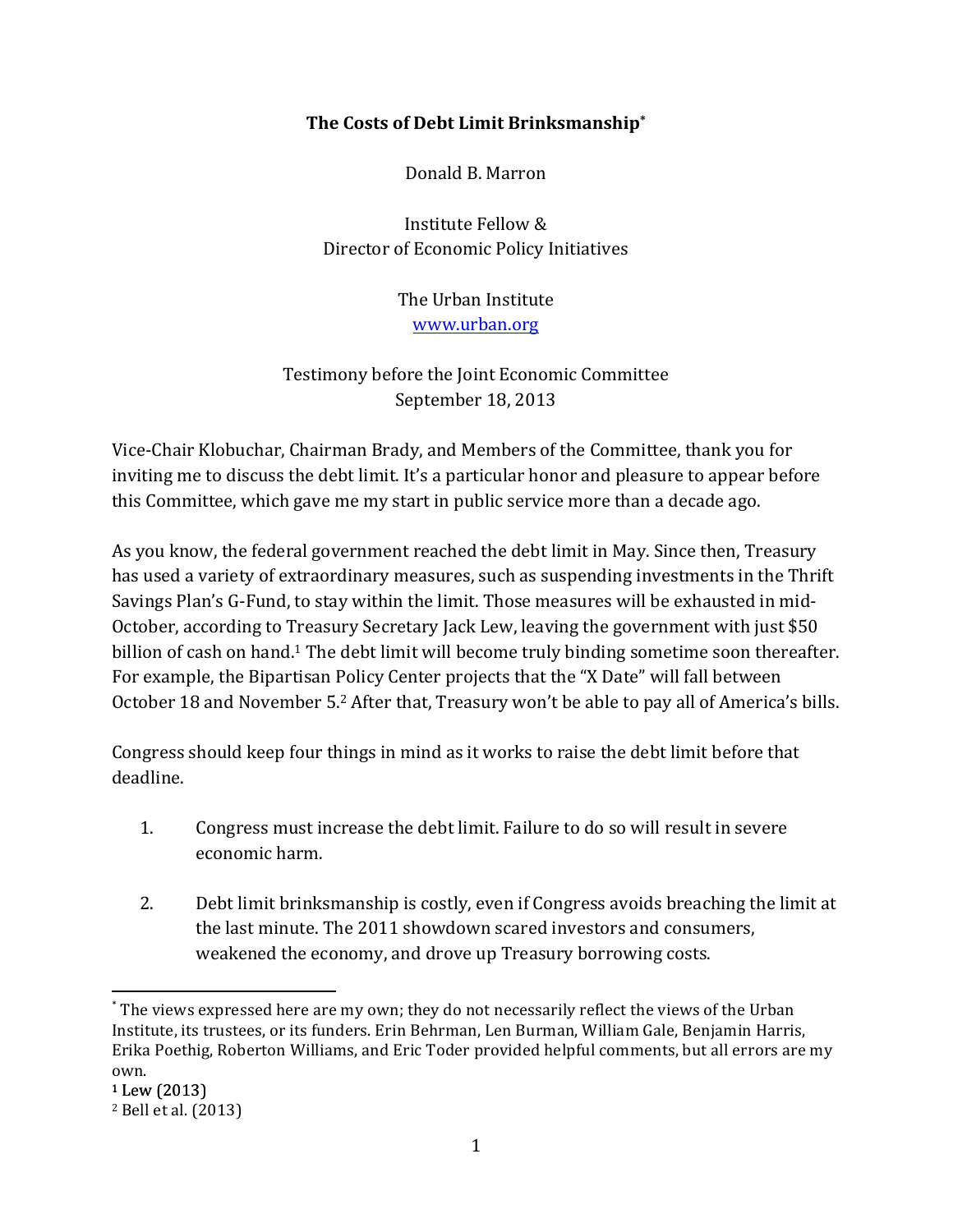- 3. Our economy remains fragile. Unemployment has declined since the worst days of the Great Recession but remains far too high. Full employment appears to be years in the future. Now is not the time to hit the economy with unnecessary shocks.
- 4. The long-run budget outlook remains challenging. Deficits have fallen sharply in the past few years, due to the economic recovery, fading stimulus, deficit reduction efforts, and slower growth of health care costs. But current budget policies would still create an unsustainable trajectory of debt in coming decades. Congress should address that problem. But the near-term fiscal priorities are funding the government and increasing the debt limit.

Given the focus of today's hearing, I focus on the first and second points in the remainder of my testimony.

# Failing to raise the debt limit would hurt our economy, perhaps catastrophically

If Congress fails to increase the debt limit, Treasury won't be able to pay all of America's bills. Someone—perhaps millions of someones—won't be paid on time. The resulting economic damage would grow with each passing day.

## *Delaying and prioritizing non-debt payments*

After the "X date," Treasury would have to delay or stop transfer payments, employee salaries, and other non-debt payments. A key question is how it would do so.

One approach would be to delay payments day-by-day until sufficient resources are available. For example, if Treasury owed \$15 billion on a particular day but had only \$5" billion of free cash, it could wait—a day or a week or a month—until it had the full \$15 billion in hand and then make all of those payments together. It could then repeat the process for the next day's set of payments. With each passing day, unpaid bills would pile up further, and payments would become more and more delayed. According to Treasury's Inspector General, officials concluded that this approach was "the least harmful option" available to the country" during the  $2011$  debt limit impasse.<sup>3</sup>

Another approach would be for Treasury to pay some bills as they come due, while delaying others indefinitely. For example, Treasury might (hypothetically) prioritize

 $3$  Thorson (2012).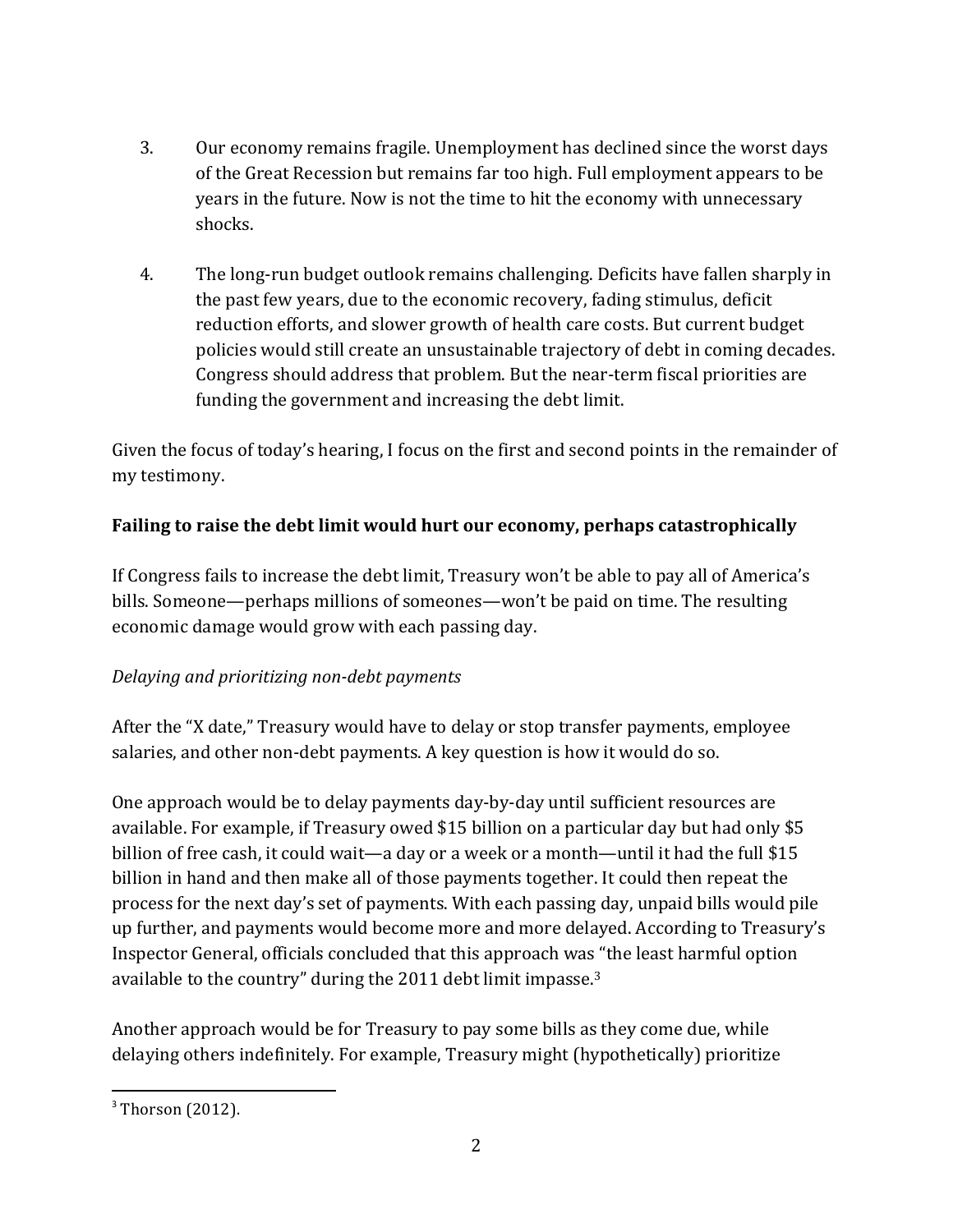unemployment insurance and veterans' benefits, while delaying tax refunds and payments to contractors. In theory, such prioritization might allow Treasury to avoid some of the worst damage from a sudden stop in federal payments. In reality, however, it poses a host of logistical, legal, and political challenges. For example, Treasury's systems are not designed to allow picking and choosing among the more than 80 million payments it makes each month; payments are automatically made as they come due.<sup>4</sup>

Either approach would damage the economy. Federal employees, contractors, program beneficiaries, businesses, and state and local governments would find themselves suddenly short of expected cash, creating a ripple effect through the economy. Delays would be short at first, but would grow rapidly given current borrowing needs. The Bipartisan Policy Center estimates, for example, that if we hit the "X date" on October 18, Treasury will be more than \$100 billion short in paying all its bills over the following month.<sup>5</sup>

Such delays could pose a significant challenge for any families or businesses that operate with tight budgets. Through no fault of their own, they could find themselves unable to pay their own bills.

The personal costs of delayed payments would grow, of course, as delays mounted. So would the macroeconomic damage. A short delay in non-debt payments might do relatively little harm to the overall economy, but a prolonged delay would be a powerful "antistimulus." In essence, the federal government would have to balance its budget immediately by cutting spending. That shock would grow with each passing month (except those occasional ones in which the government runs a surplus). It would also undermine confidence and increase economic uncertainty, further discouraging economic activity. During January's debt limit debate, Macroeconomic Advisers (2013) estimated that such spending cuts could drive the economy into a deep recession. Deficits have since come down, so the effect would be smaller today, but the basic result still applies. If the government has to suddenly move to a balanced budget for an extended period, the U.S. economy would likely plunge into recession.

## *Debt)default*

An even more severe possibility is that Treasury might default on the federal debt. To prevent that from happening, I expect that Treasury will attempt to prioritize interest and principal payments, but there is a risk that it won't succeed.<sup>6</sup>

<sup>&</sup>lt;sup>4</sup> Thorson (2012).

<sup>&</sup>lt;sup>5</sup> Bell et al. (2013).

 $6$  The Bipartisan Policy Center (Bell et al. 2013) and Macroeconomic Advisers LLC (2013) also anticipate this approach. As far as I know, no administration representative has publicly endorsed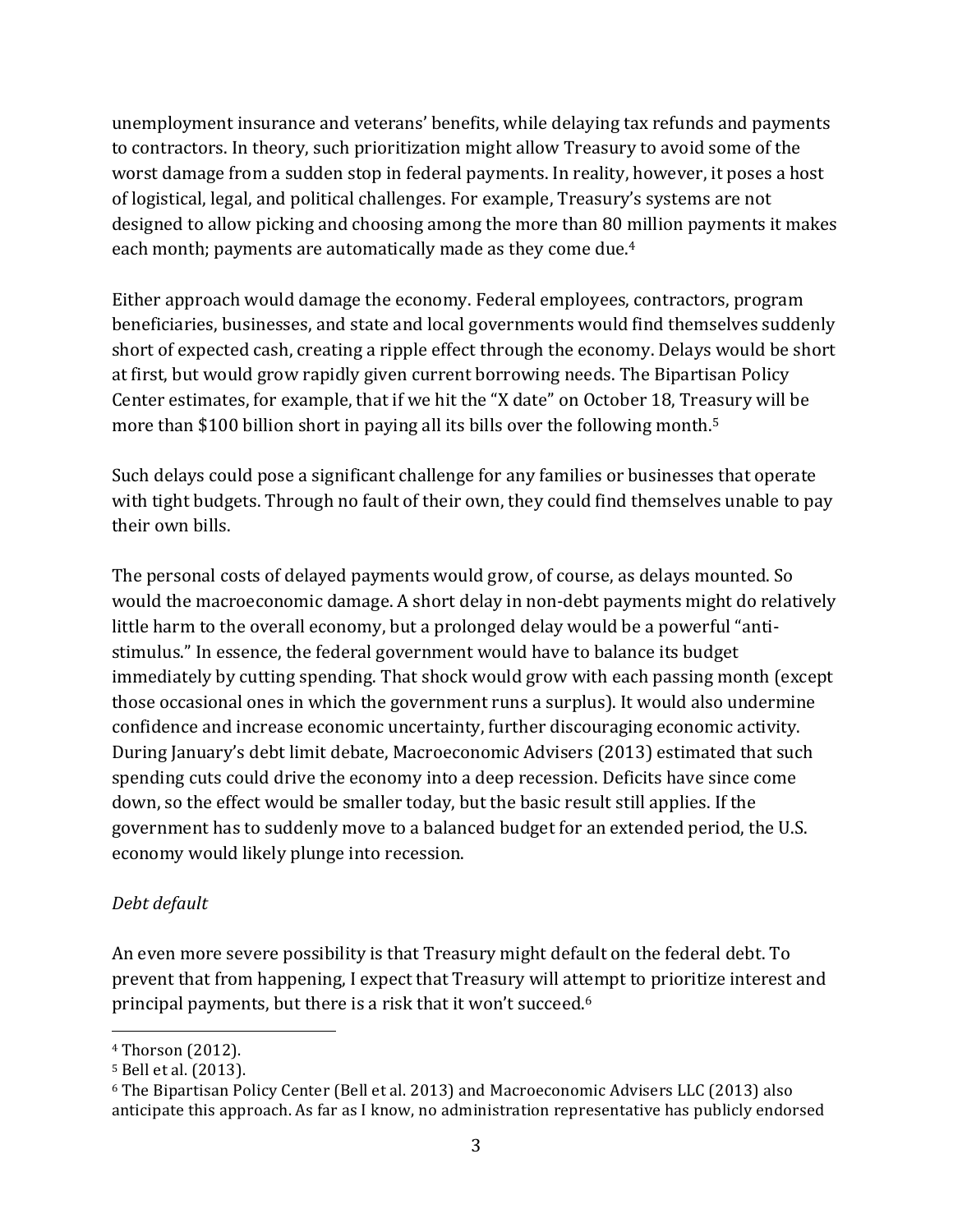Prioritizing debt payments over other obligations is technically feasible because they go" through Fedwire, a computer system separate from the one that handles other payments. It is also appropriate because it would maintain the full faith and credit of the United States in financial markets. Less clear is whether prioritizing debt payments would be financially feasible. Interest payments average only 8 percent of federal revenues at the moment,<sup>7</sup> but cash management isn't about averages. Interest payments are lumpy, and tax receipts are lumpy and uncertain, so Treasury would have to take care in matching them. In addition, there's a risk that a debt limit crisis may cause problems rolling over maturing debt issues. For both reasons, debt prioritization is harder than sometimes claimed, and Treasury might unintentionally find itself short of cash when an interest payment comes due or maturing debt needs to be rolled over.

In considering this risk, Congress should keep in mind that accidents can happen. In 1979, for example, Treasury accidentally defaulted on a portion of the debt in the wake of a debt limit showdown:

Investors in T-bills maturing April 26, 1979 were told that the U.S. Treasury could not make its payments on maturing securities to individual investors. The Treasury was also late in redeeming T-bills which became due on May 3 and May 10, 1979. The Treasury blamed this delay on an unprecedented volume of participation by small investors, on failure of Congress to act in a timely fashion on the debt ceiling legislation in April, and on an unanticipated failure of word processing equipment used to prepare check schedules. (Zivney and Marcus 1989)

That default was narrow, applying only to T-bills owned by individual investors, and was rectified in a few weeks. Nonetheless, financial markets reacted badly. Zivney and Marcus  $(1989)$  estimate that T-bill interest rates increased by about 60 basis points after the first default and remained elevated several months thereafter. The default thus significantly boosted the government's borrowing costs.

If a debt limit impasse forced Treasury to default on the debt today, the results would be at least as severe. Faced with new risks, investors would demand a premium to invest in U.S. Treasuries. Debt service costs would rise, crowding out funding for government programs, forcing higher taxes, or boosting deficits.

But higher interest rates are only the beginning of the costs. Default would also threaten our financial system and, thereby, the real economy. Treasury securities play a unique and

!!!!!!!!!!!!!!!!!!!!!!!!!!!!!!!!!!!!!!!!!!!!!!!!!!!!!!!!!!!!!!!!!!!!!!!!!!!!!!!!!!!!!!!!!!!!!!!!!!!!!!!!!!!!!!!!!!!!!!!!!!!!!!!!!!!!!!!!!!!!!!!!!!!!!!!!!!!!!!!!!!!!!!!!!!!!!!!!!!!!!!!!!!!!!!!!!!!

 $7$  Congressional Budget Office (2013).

debt prioritization, but in the final days of the 2011 impasse, one anonymous official reportedly said that Treasury would do it if necessary (Cook and Hopkins 2011).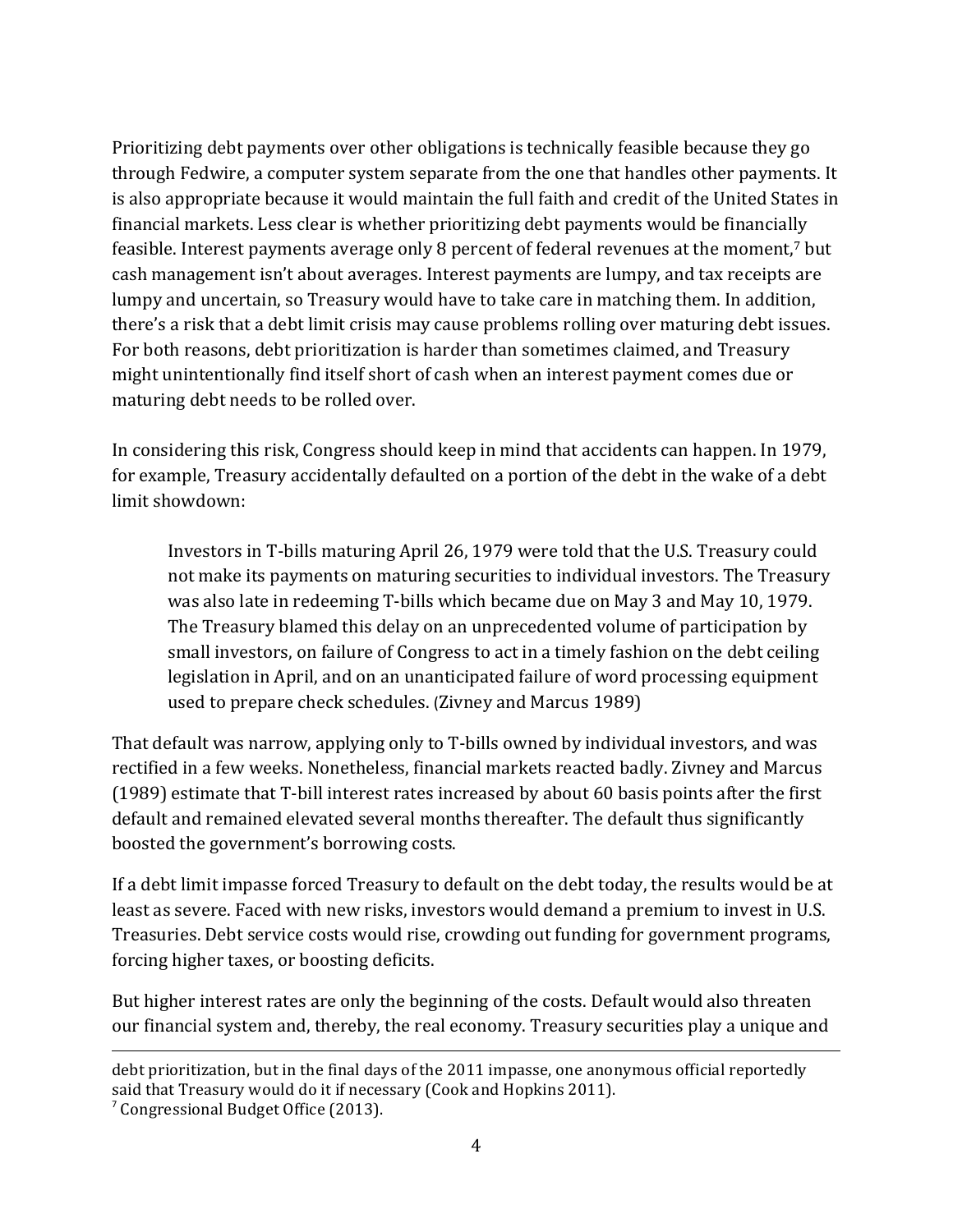vital role in financial markets. Large swaths of America's financial infrastructure have been built on the assumption that U.S. Treasuries pay on time. Treasury securities serve as collateral in the short-term lending markets that provide trillions of dollars of liquidity to the financial system. In addition, money market funds hold Treasury securities to make sure they can repay savers' investments.

Those financing arrangements all presume that Treasuries are money-good. If the federal government defaulted, those markets would begin to unravel. Credit would tighten, financial institutions would scramble for cash, and savers might desert money market funds. The magnitude of the resulting economic harm is difficult to judge and would depend on the scope and duration of the default. But anyone who remembers the financial crisis of five years ago should shudder at the thought of disrupting these markets again.<sup>8</sup>

#### "Super-extraordinary" measures won't save us

Given the severe economic harm of delaying payments or defaulting on the debt, many observers have wondered whether Treasury might find another way out—a "superextraordinary" measure—that would allow it to keep paying America's bills even if the debt limit isn't raised. Ideas include ignoring the debt limit on the grounds that it violates the  $14<sup>th</sup>$  Amendment to the Constitution,<sup>9</sup> using a loophole in coinage laws to mint platinum coins of extremely large denominations, $10$  or selling gold or other assets owned by the government.

These ideas differ in their particulars, but share one common feature: administration officials have rejected all of them as impractical or illegal. The president's lawyers reportedly do not believe that the  $14<sup>th</sup>$  Amendment gives him the authority to ignore the debt limit.<sup>11</sup> Treasury and the Federal Reserve announced that platinum coins won't work.<sup>12</sup> And Treasury officials have concluded that selling gold would be "destabilizing to the world financial system" and that selling student loans (the government's largest financial asset) would not be feasible.<sup>13</sup>

<sup>8</sup> Matthew Zanes (2012) describes the financial market risks at greater length; at the time, he chaired the Treasury Borrowing Advisory Committee.

<sup>&</sup>lt;sup>9</sup> Section 4 of the amendment reads: "The validity of the public debt of the United States, authorized by law, including debts incurred for payment of pensions and bounties for services in suppressing insurrection or rebellion, shall not be questioned."

<sup>&</sup>lt;sup>10</sup> Marron (2013).

<sup>&</sup>lt;sup>11</sup> See, e.g., Calmes and Hulse (2011): "'I have talked to my lawyers,' Mr. Obama said, and 'they are not persuaded that this is a winning argument."

<sup>&</sup>lt;sup>12</sup> Klein (2013) quotes Treasury spokesman Anthony Coley: "Neither the Treasury Department nor" the Federal Reserve believes that the law can or should be used to facilitate the production of platinum coins for the purpose of avoiding an increase in the debt limit."

<sup>&</sup>lt;sup>13</sup> Thorson (2012).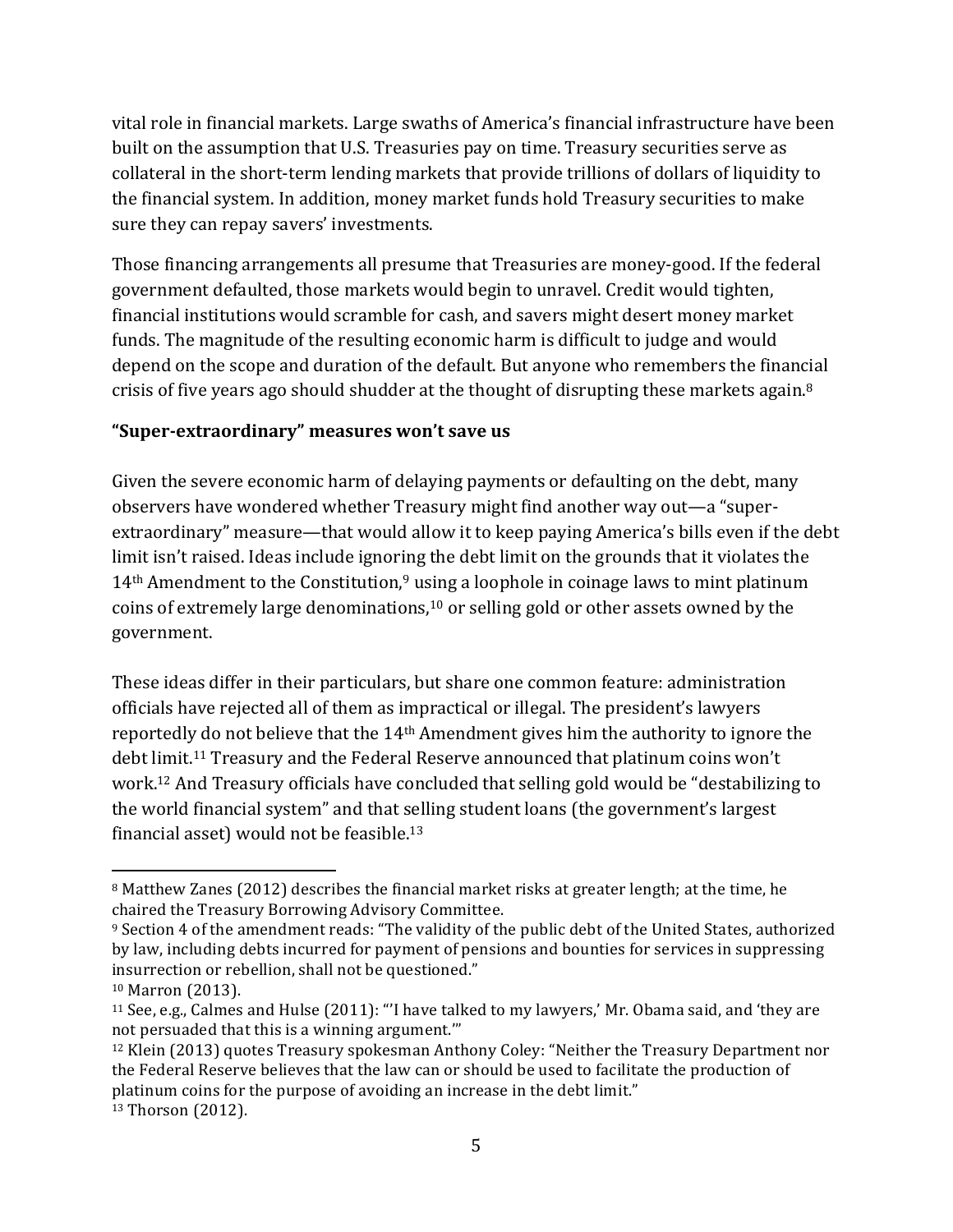Treasury thus has no good options when the debt limit clock runs out. Billions, then tens of billions, then hundreds of billions in federal obligations would go unpaid, and millions of Americans would suffer the consequences.

#### **Brinksmanship** also imposes large economic and fiscal costs

Going past the "X date" would harm our economy and our people. That's why it's vital for Congress to increase the debt limit.

But that isn't enough. To completely avoid harm, Congress must do more: it must raise the debt limit without the extreme brinksmanship we saw in 2011. Such brinksmanship does not come free; instead, it imposes costs in its own right.

First, and most important, is the risk of making a mistake. Cash flows are uncertain, and parties to heated negotiations sometimes misread their opponents' position and capabilities. As a result, there is always the risk that brinksmanship would result in the United States going over the brink by accident, delaying payments and raising the risk of debt default.

Second, interest rates would rise. Investors are forward-looking. If they believe there is a real risk that Treasury might default in the future, they will demand a premium for holding Treasury securities today. That's exactly what happened during the 2011 crisis. As documented by the Government Accountability Office (2012), the funding advantage that the United States enjoys over private businesses narrowed during that debate, suggesting that investors saw greater risk in holding Treasuries. GAO estimates that the federal government paid out an extra \$1.3 billion in interest during fiscal 2011 as a direct result. Over the full maturity of the debt, that figure balloons to \$18.9 billion according to the Bipartisan Policy Center. Brinksmanship can be expensive.<sup>14</sup>

Third, debt limit showdowns increase uncertainty and reduce confidence. As a result, families and businesses may cut back on their spending and investment while they wait to see what will happen. During the 2011 debt limit crisis, consumer confidence and the stock market both plummeted and concern about financial market risks skyrocketed.

<sup>&</sup>lt;sup>14</sup> The GAO (2011) notes that debt limit impasses disrupt the regular schedule of Treasury bill and bond auctions and thus weaken Treasury's ability to get the lowest interest rates. The GAO estimates that the debt limit debates in 2002, 2003, and 2010 "modestly" increased borrowing costs as a result.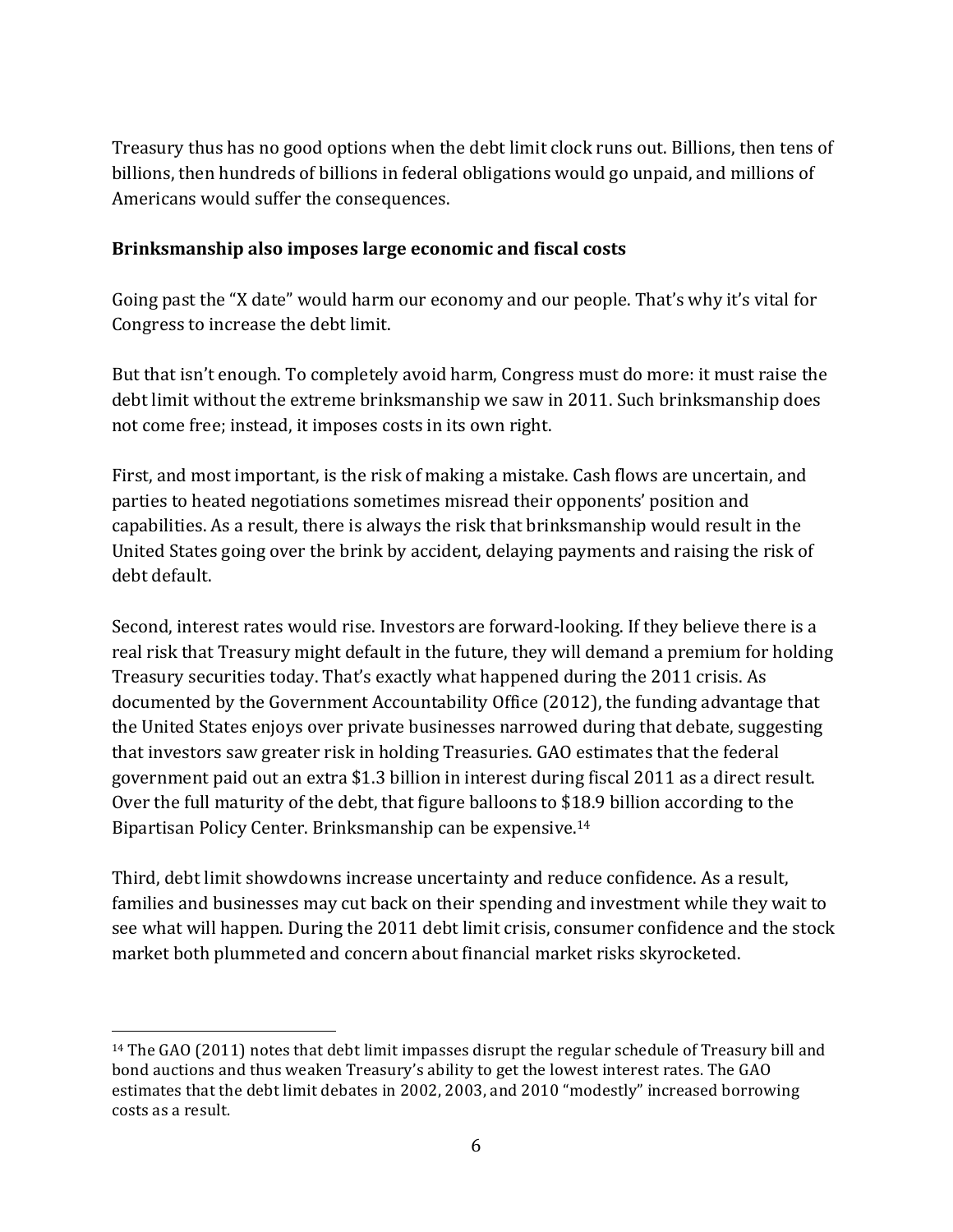Finally, brinksmanship weakens America's global image. The United States is the only major nation whose leaders talk openly about the possibility of self-inflicted default. At the risk of sounding like Vladimir Putin, such exceptionalism is not healthy. As every other nation understands, if you need to borrow, you can only hurt yourself by scaring your creditors. But the problem is deeper than that. Debating intentional default contributes to the perception that the United States does not know how to govern itself.

# The debt limit is one failure of a broken budget process; we need a new one

The debt limit is a peculiar and flawed feature of America's fiscal policy. Borrowing decisions cannot be made in a vacuum, separate from other fiscal choices. America borrows today because this and previous Congresses chose to spend more than we collect in revenue, sometimes with good reason, sometimes not. If Congress is concerned about debt, it needs to act when it makes those spending and revenue decisions, not months or years later when financial commitments are already in place.

When the dust settles on our immediate fiscal challenges, Congress should re-examine the entire budget process, seeking ways to make it more effective and less susceptible to dangerous, after-the-fact brinksmanship.

Thank you again for inviting me to appear today. I look forward to your questions.

#### **References**

Bell, Steve, Shai Akabas, Brian Collins, and Ashton Kunkle. 2013. Debt Limit Analysis. Bipartisan Policy Center. September.

Calmes, Jackie and Carl Hulse. 2011. Debt Ceiling Talks Collapse as Boehner Walks Out. The *New York Times.* July 22.

Congressional Budget Office. 2013. *Updated Budget Projections: Fiscal Years 2013-2023*. May 14.

Cook, Peter and Cheyenne Hopkins. 2011. U.S. Contingency Plan Said to Give Priority to Bondholders. Bloomberg. July 28.

General Accountability Office. 2011. Debt Limit: Delays Create Debt Management Challenges and Increase Uncertainty in the Treasury Market (GAO-11-203). February.